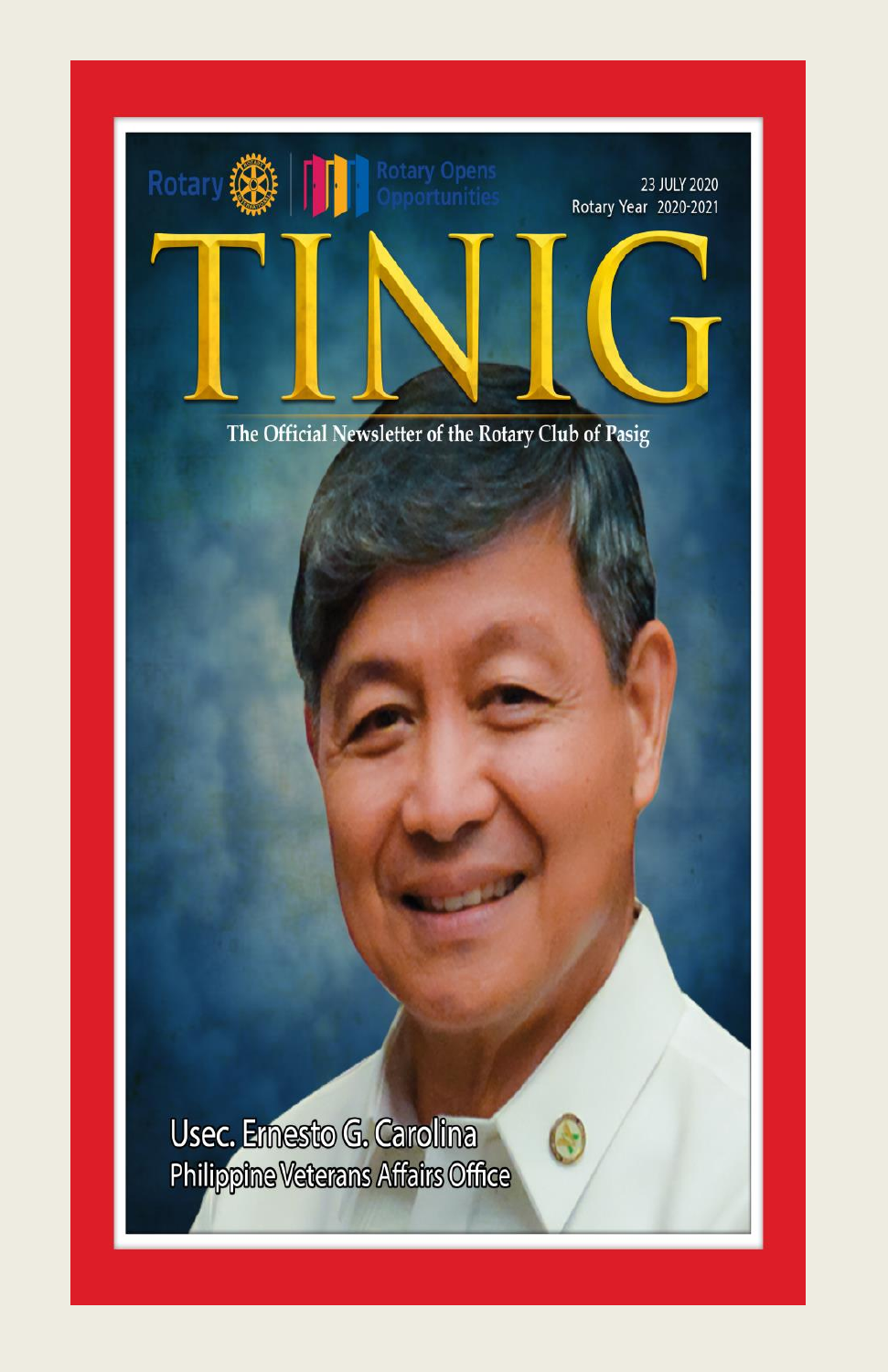



## **Today's Programme**

**4th Virtual Meeting via Zoom July 23, 2020 1:00 – 2:00 PM Pangkat No. 1**

**National Anthem Video Recording** 

**FOUR-WAY TEST** Rtn. Tony Diaz

**Introduction of Visiting Rotarians & Guests Rtn. Marlo Guillano** 

**Community Singing PP Arjan Ramnani** 

**Fining Moments PP Rene Bocaya** 

**President's Time Pres. RJ Ermita** 

**Induction of New Member**

**Introduction of Guest Speaker PP Jun Zafra** 

**Call to Order Pres. RJ Ermita** 

**Invocation** PP Celso Ylagan

**LT GENERAL ERNESTO GONZALO CAROLINA AFP (RET)** Administrator, Philippine Veterans Affairs Office *GUEST SPEAKER*

**Open Forum**

**Adjournment Pres. RJ Ermita**

**PP Ogie Lim Emcee**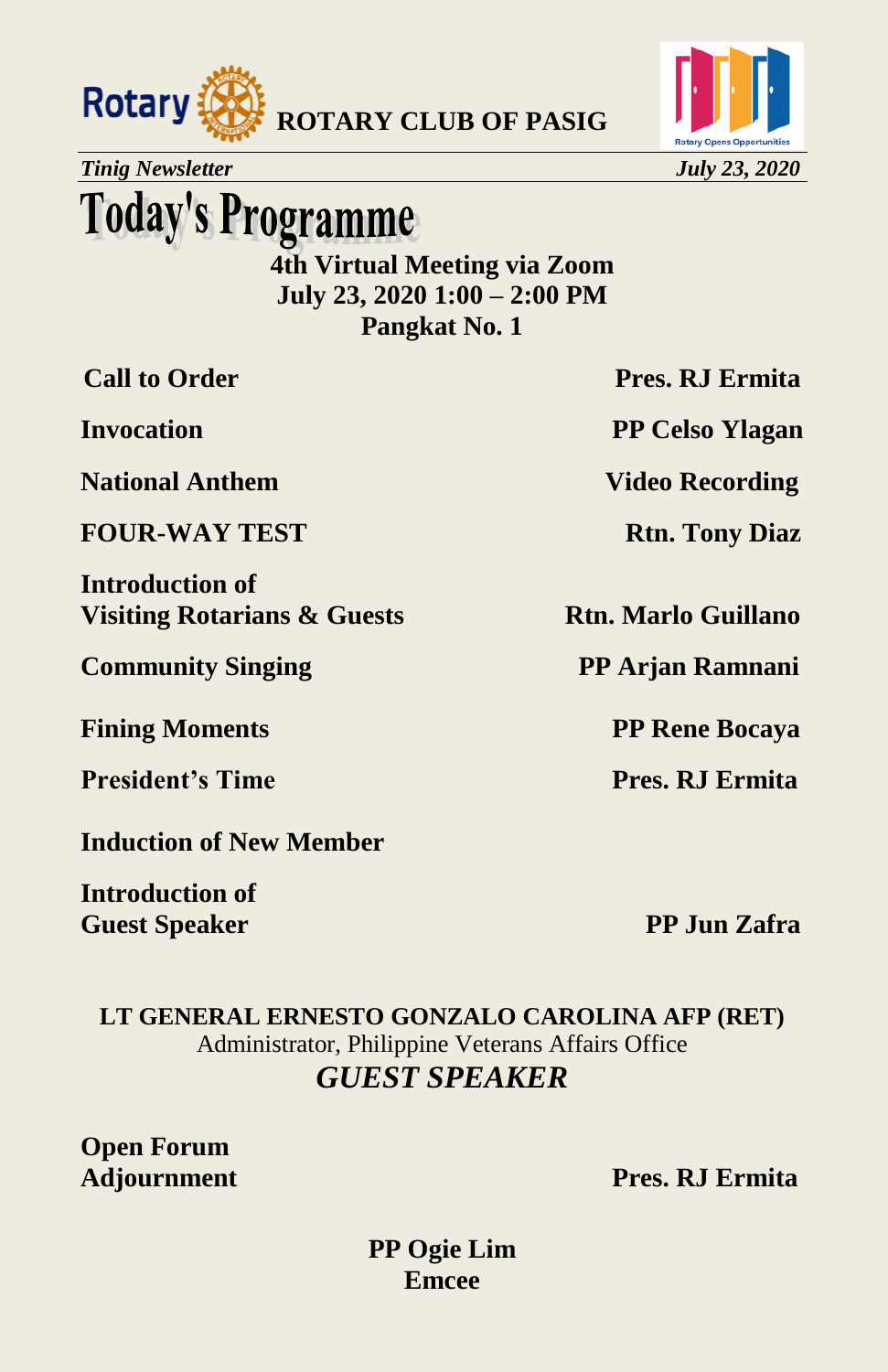



# **Invocation**



Heavenly Father, we praise and glorify your mighty name. We ask you that you guide us in today's gathering so that all that we do and say may be according to your will. We ask this through Christ our Lord.

AT A MAN THE STANDARD STATE OF THE STATE

**Amen.**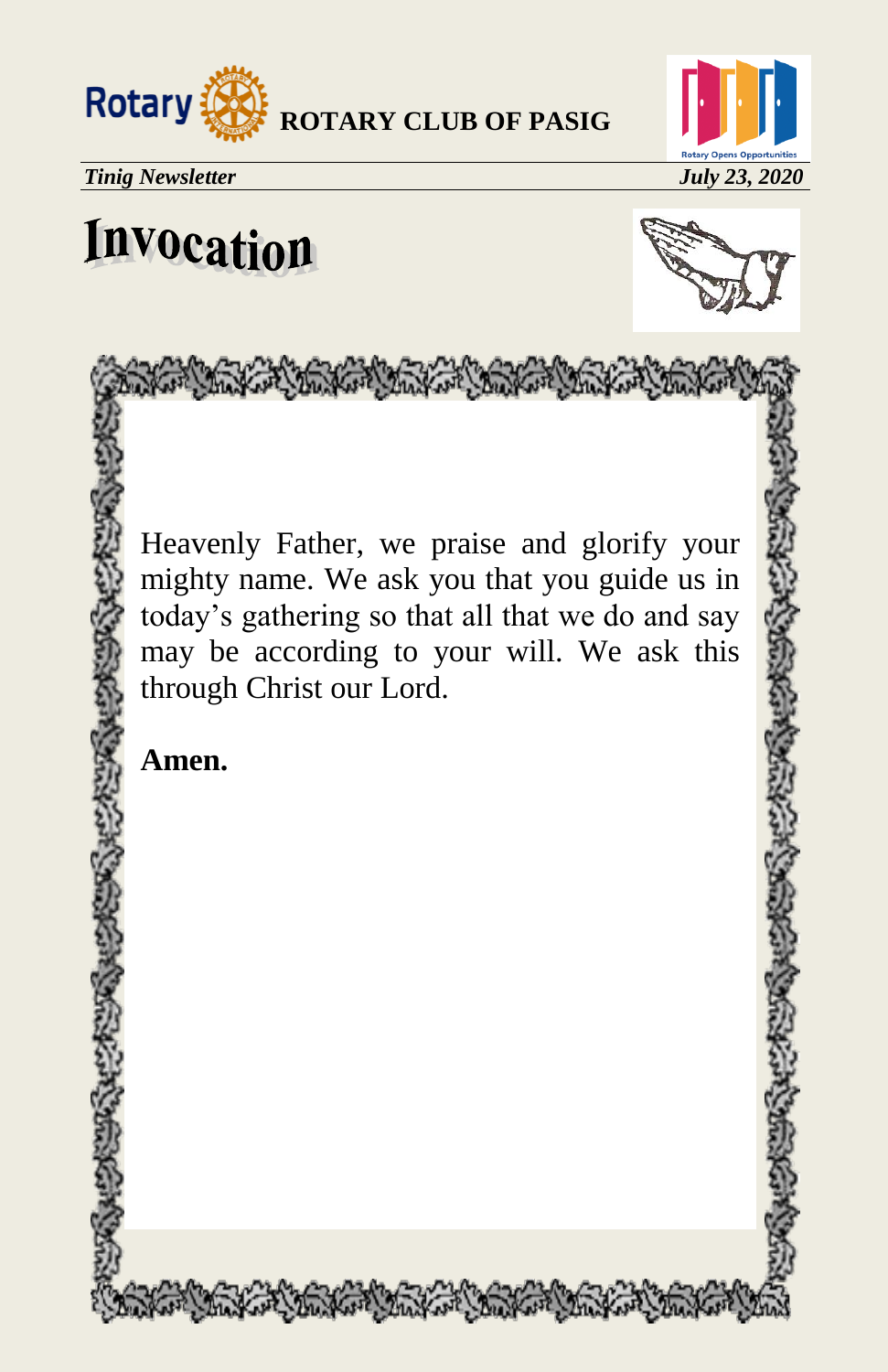





# APAT NA URIAN NG ROTARYO

ng mga bagay na ating iniisip, sinasabi o ginagawa:

- **1.** Iyon ba ang **KATOTOHANAN?**
- **2.** Iyon ba ay **MAKATARUNGAN** para sa lahat ng kinauukulan**?**
- **3.** Iyon ba ay lilikha ng **MABUTING KALOOBAN at LALONG MATAPAT NA PAKIKI-PAGKAIBIGAN?**
- **4.** Iyon ba ay magiging **KAPAKI-PAKINABANG** para sa lahat ng kinauukulan**?**

# Ang Layunin ng Rotaryo

Ang layunin ng Rotaryo ay **"***PASIGLAHIN AT IPUNLA ANG SIMULAIN NG PAGLILINGKOD BILANG BATAYAN NG ISANG GAWAIN KARAPAT-DAPAT* at lalo't higit pasiglahin at ipunla:

- 1. Ang pagpapaunlad ng pagsasama bilang pagkakataon sa paglilingkod.
- 2. Ang mataas na uri ng tuntunin sa pangangalakal at sa hanapbuhay, ang pagkilala sa kahalagahan ng gawain kapakipakinabang at ang pagbibigay dangal ng bawa't Rotaryo sa kanyang hanapbuhay bilang pagkakataon upang makapaglingkod sa lipunan.
- 3. Ang pagsasakatuparan sa simulain ng paglilingkod sa bawa't Rotaryo sa kanyang pansarili, pangkabuhayan at panglipunang pamumuhay.
- 4. Ang pag-unlad ng pagkakaunawaan, mabubuting kalooban at kapayapaan ng mga bansa sa pamamagitan ng isang pangdaigdig na kapatiran ng mga propesyonal na nabubuklod sa simulain ng paglilingkod.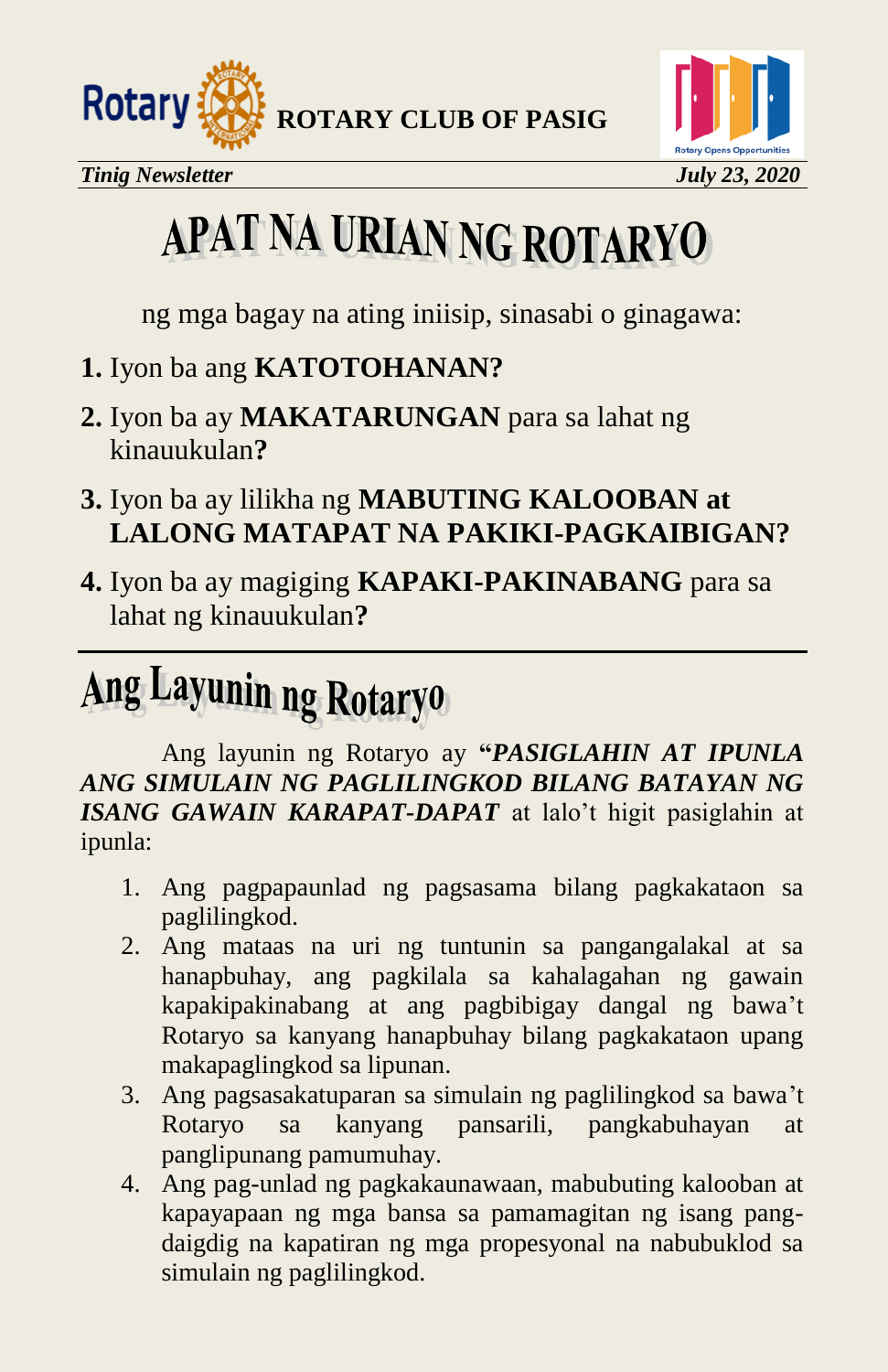







#### **NEVER ON MY ROTARY DAY**

Oh you can meet me on a Monday, A Monday, a Monday is very very good. Oh, you can meet me on a Tuesday, A Tuesday, a Tuesday in fact I wish you would. Or you can meet me on a Wednesday, a Friday, A Saturday and Sunday is the best But never, never on a Thursday, a Thursday A Thursday 'cause that's my Rotary day

Refrain:

Most any day, you can be my guest, Any day you say but my Rotary day. Just name the day that you like the best, Only stay away on my Rotary day.

Oh you can meet me on a cool day, A hot day, a wet day, whichever one you choose Or try to meet me on a gray day, A May day, a pay day, and see if I'll refuse. And if you make it on a bleak day, A freak day, a week day, then you can be my guest. But never on a Thursday, a Thursday, A Thursday 'cause that's my Rotary day.

(Repeat Refrain)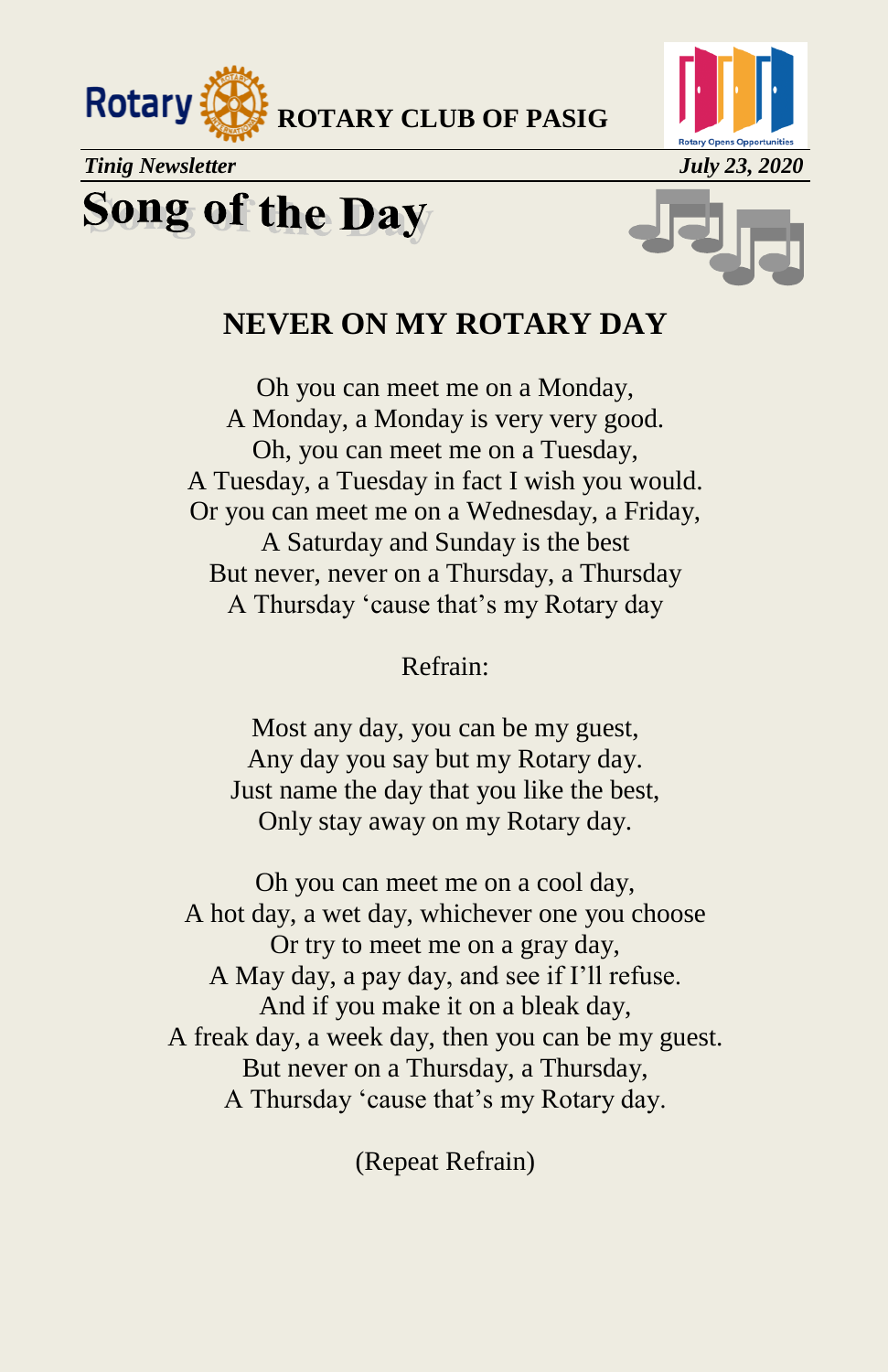



# **From the President**

**Pres. RJ Ermita**



A Golden afternoon to Pasig Rotarians!

Today is the 4<sup>th</sup> meeting of the new Rotary year. We have as our guest speaker a most distinguished Pasig Rotarian General Nesty Carolina who will be sharing his work with our military veterans.

We will also be witnessing the induction of several new and returning Rotarians. Join me in welcoming returning Pasig Rotarian Vince Ermita as well as our new Rotarians Carlo Antonio Doce, Johann De Guzman and Gerard Estrada, sponsored by Dir. Garrick Ang. These fine gentlemen are very welcome additions to our club. Not just because they will bring down our average age but more so because they will bring in diverse experiences and talents which are valuable to the club. We are looking forward to their involvement especially in our service flagship programs.

The coming month of August is membership month. May I request everyone to invite like-minded and vibrant gentlemen prospects to attend our succeeding meetings. Keep them coming and we are sure we will meet our membership objectives.

Next week we will have our Club Assembly and virtual fellowship. We will be discussing our flagship projects so that all members are updated and of course…fellowship. BYOB (bring your own bottle) affair first until we figure out our logistics. Looking forward to a few drinks with you. Cheers!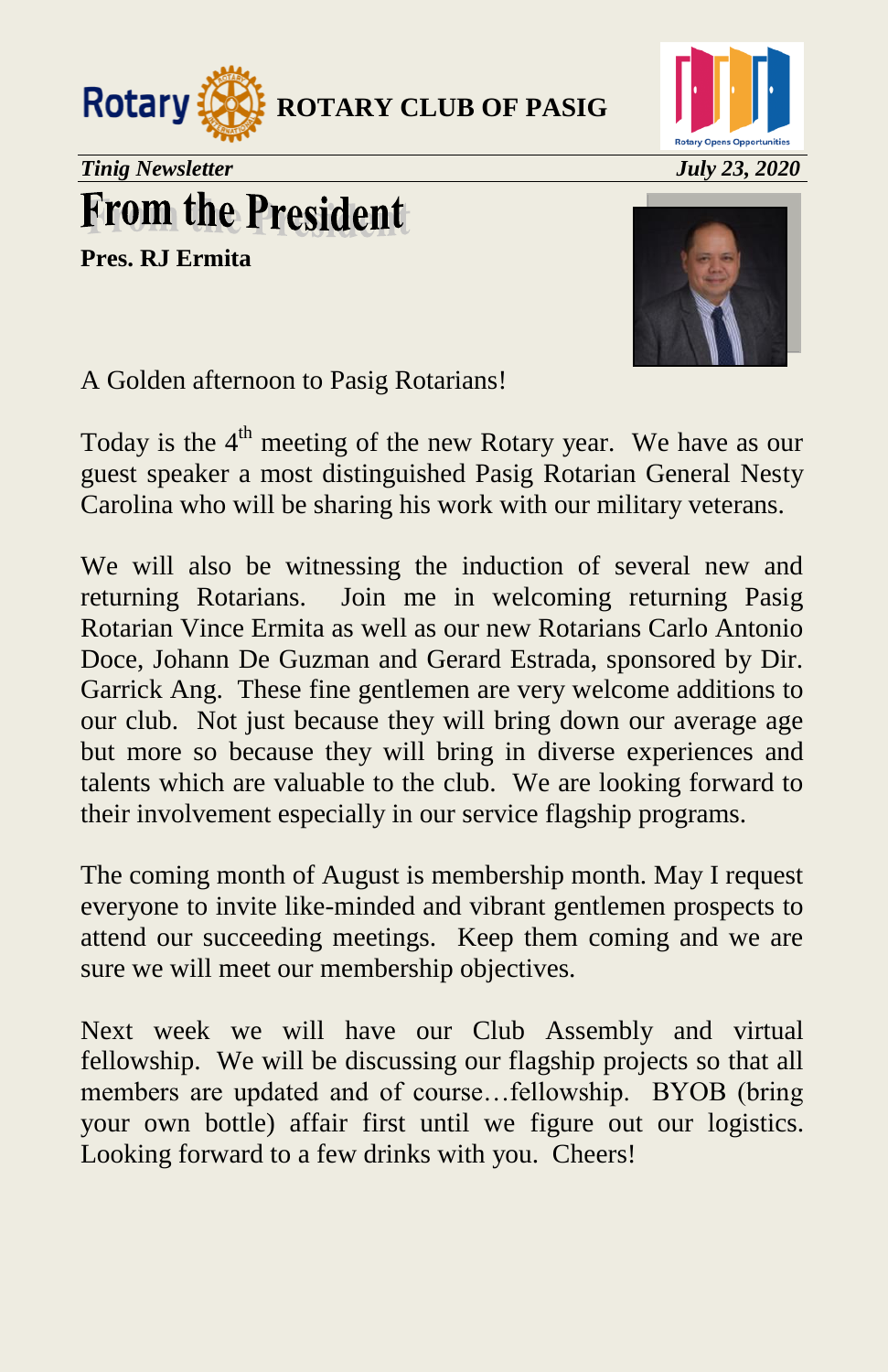



*Tinig Newsletter July 23, 2020* 

# **Meet Our Guest Speaker**



**LT GENERAL ERNESTO GONZALO CAROLINA AFP (RET)**  Administrator, Philippine Veterans Affairs Office

**UNDERSECRETARY CAROLINA** is presently the Administrator of the Philippine Veterans Affairs Office (PVAO). Prior to his current position, he was appointed Undersecretary for Civil, Veterans and Reserve Affairs, Presidential Assistant and designated Chairman of the Joint Defense Assessment Planning and Implementation Group (JDA-PAIG) and subsequently as Undersecretary for Philippine Defense Reform (PDR).

In 2003, **UNDERSECRETARY CAROLINA** retired with the rank of Lieutenant General in the Armed Forces of the Philippines (AFP) after 37 years of military service. Among the many important posts he held are the following: Commander, 78th Infantry Battalion, Philippine Army (PA); Chief, AFP Liaison Office for Legislative Affairs and AFP Spokesman in concurrent capacity; Chief of Staff, 4th Infantry Division, PA; Assistant Chief of Staff for Personnel, G1, and Assistant Chief of Staff for Comptrollership, G6, PA; Commander of the 401st Infantry Brigade, PA; Deputy Chief of Staff for Civil Military Operations, J7, AFP; Commanding General of the 7th Infantry Division, PA; Commander, Southern Luzon Command (SOLCOM), AFP;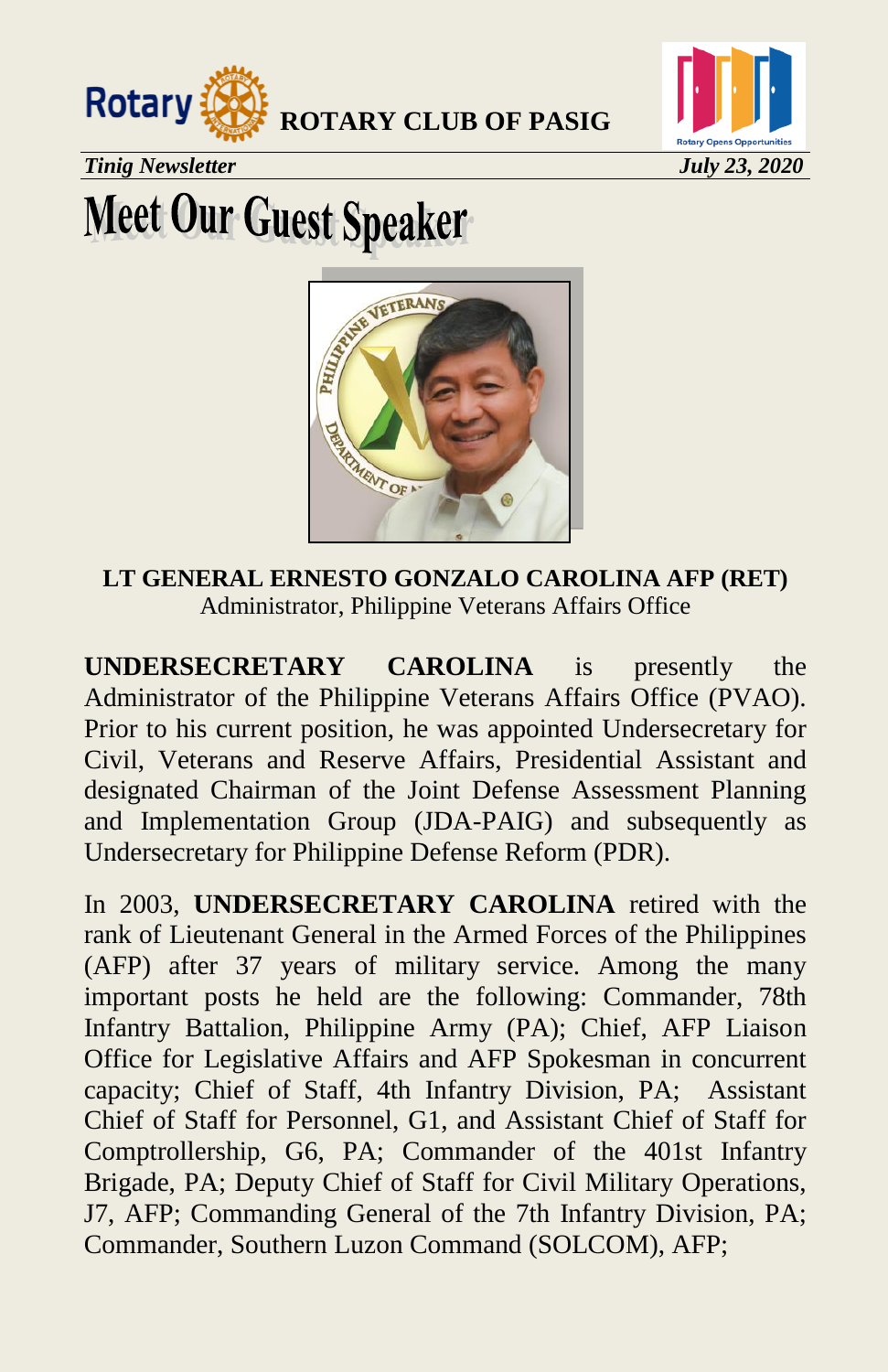



*Tinig Newsletter July 23, 2020* 

# **Meet Our Guest Speaker**

*Continuation 1.* 

Commander, Southern Command (SOUTHCOM), AFP in Mindanao; and The Deputy Chief of Staff, AFP.

A graduate of the Philippine Military Academy Class 1970, **UNDERSECRETARY CAROLINA** obtained a Masters Degree in Business Economics at the University of Asia & the Pacific and completed the academic requirements for Masters of Science in Mathematics at the University of the Philippines as a National Science Development Board (NSDB) scholar. He took up Planning, Programming & Budgeting Systems (PPBS) Course and the Military Comptrollership Course at the US Army School for Administration in Indiana, USA. In 1989, he was awarded the Certificate of Academic Excellence by the AFP Command and General Staff College (AFPCGSC) when he finished at the top of his class as an Outstanding Honor Graduate.

**UNDERSECRETARY CAROLINA** is a fellow at the John F. Kennedy School of Government, Harvard University in Cambridge, Massachusetts where he attended the Senior Executives Program in National and International Security (NIS). He also completed the Senior Executive Course at the Asia Pacific Center for Security Studies in Hawaii, USA. He has also attended various special courses and seminars on Business and Management such as the International Banking Seminar at the Bank of Boston in Massachusetts, USA; Sales & Marketing Course by the Business Consultants International, USA; Comprehensive Banking Seminar by the Sycip Gorres & Velayo Company; Seminars on Portfolio Management and Agri-business by the Financial Executives, Inc; Investment Seminar and Trade-Finance Seminar by the Asian Institute of Banking; and the Seminar on Marketing & Finance by the Executive Development Academy. He also completed the Seminar on Legislative Structure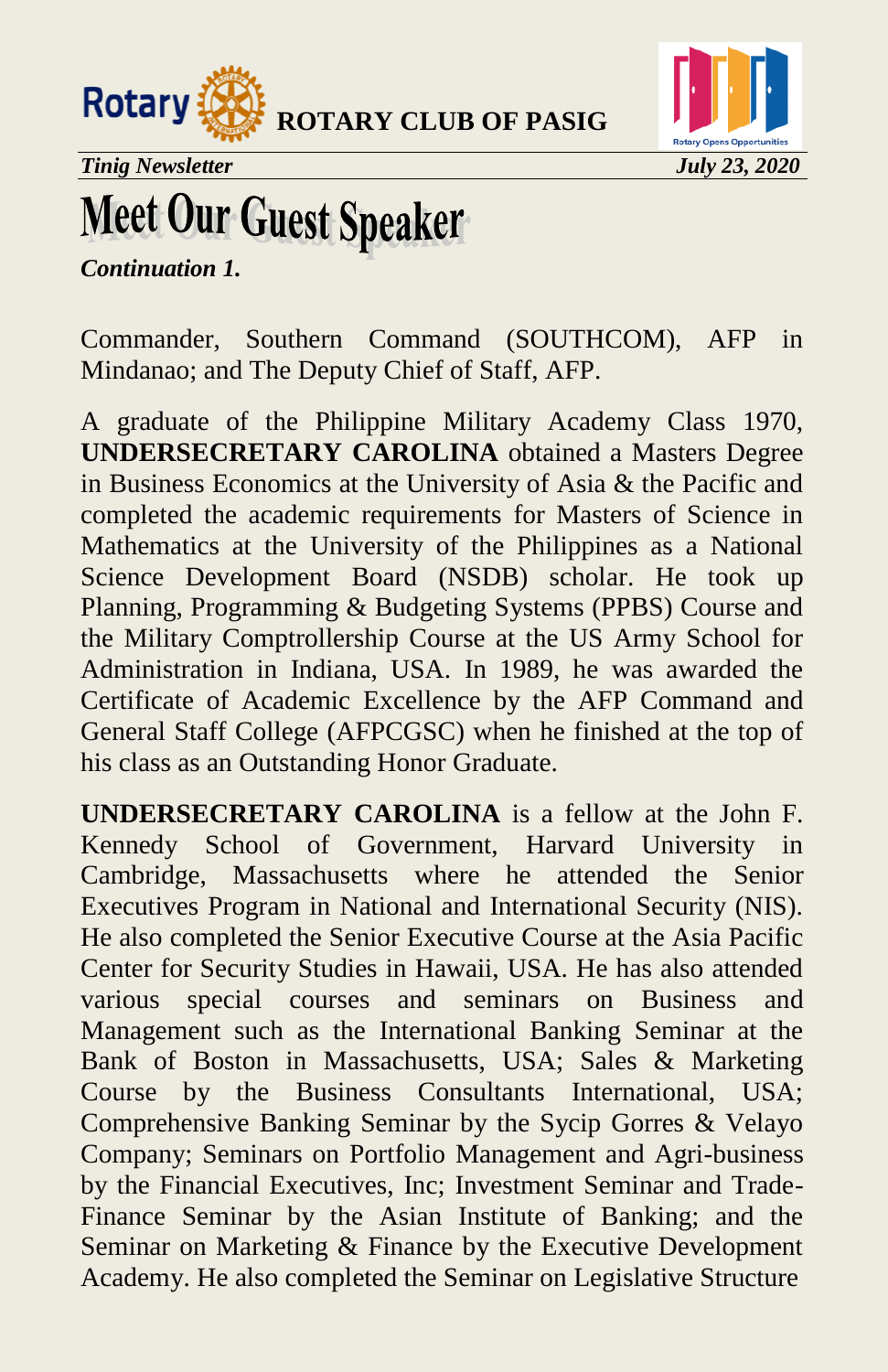



*Tinig Newsletter July 23, 2020* 

## **Meet Our Guest Speaker**

*Continuation 2.* 

and Procedures and the Policy Makers Workshop/Seminar conducted by the Presidential Management Staff, Office of the President.

In a distinguished military career spanning 37 years, UNDERSECRETARY CAROLINA received several awards which include the Philippine Legion of Honor, 9 Distinguished Service Star Medals, an Outstanding Achievement Medal, 4 Gawad sa Kaunlaran Medals, 4 Bronze Cross Medals, 11 Military Merit Medals, a Wounded Personnel Medal, 9 Military Commendation Medals, a Silver Wing Medal, 9 campaign medals and ribbons, 10 military badges, several Letters of Commendations and Command Plaques.

In 1999, he was nominated for the Presidential Lingkod Bayan Award for outstanding public service. He was conferred the Outstanding Pasigueňo Award in 2002, the Outstanding Alumnus Award from the Philippine Military Academy in 2003 and the Cavalier Award for Public Administration from the Philippine Military Academy Alumni Association, Inc. (PMAAAI) during the 2010 Philippine Military Academy Alumni Homecoming. On the 75th Anniversary of the Department of National Defense in November 14, 2014, he was awarded the Philippine Legion of Honor in the Degree of Legionnaire by the President of the Philippines.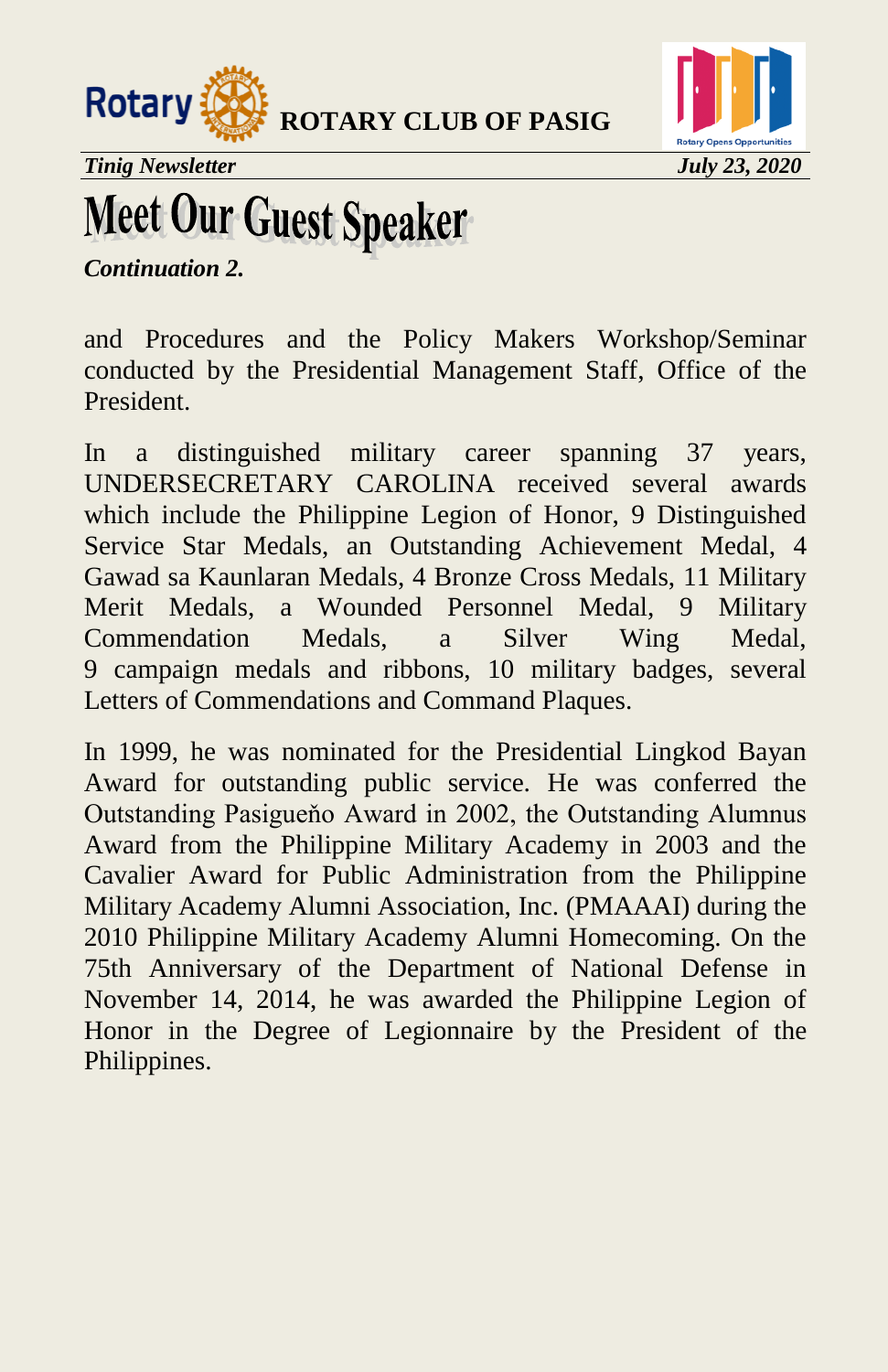



*Tinig Newsletter July 23, 2020* 

**Walking the Avenues** 

**PP Jun C. Zafra** 



#### **PHILIPPINE CLUB MOBILIZES TRANSPORTATION FOR FRONTLINE CORONAVIRUS HEALTH WORKERS**

COVID-19 forces lockdown on public transportation in Manila. Members bring vans, accommodations for hospital and lab workers.

It didn't take long for members of the Rotary Club of Makati West to take action once the deadly coronavirus entered the country. Shortly after the local government announced the first case of COVID-19 in January, the club in Makati City, Philippines, called a series of emergency meetings to quickly assemble resources and direct aid.

"The pandemic was a battle cry for our club," says club president Enrico Tensuan. "We are Rotary, and with that comes problemsolving. We focused our efforts on how to bring immediate assistance to frontline health workers." A surge in cases of COVID-19, the disease caused by the coronavirus, led to a government-mandated lockdown starting 15 March. On the island of Luzon, home to half of the Philippines' population, the new rules closed most businesses and shut down public transit.

As a result, many health workers and other essential employees faced daunting commutes to their jobs — up to two hours each way on foot, Tensuan says.

In response to the need for safe transportation, club member Elmer Francisco — chief executive and chair of Francisco Motor Corp. and 1111 Empire Inc., which manufactures jeeps and other vehicles — donated 10 vans to transport frontline health workers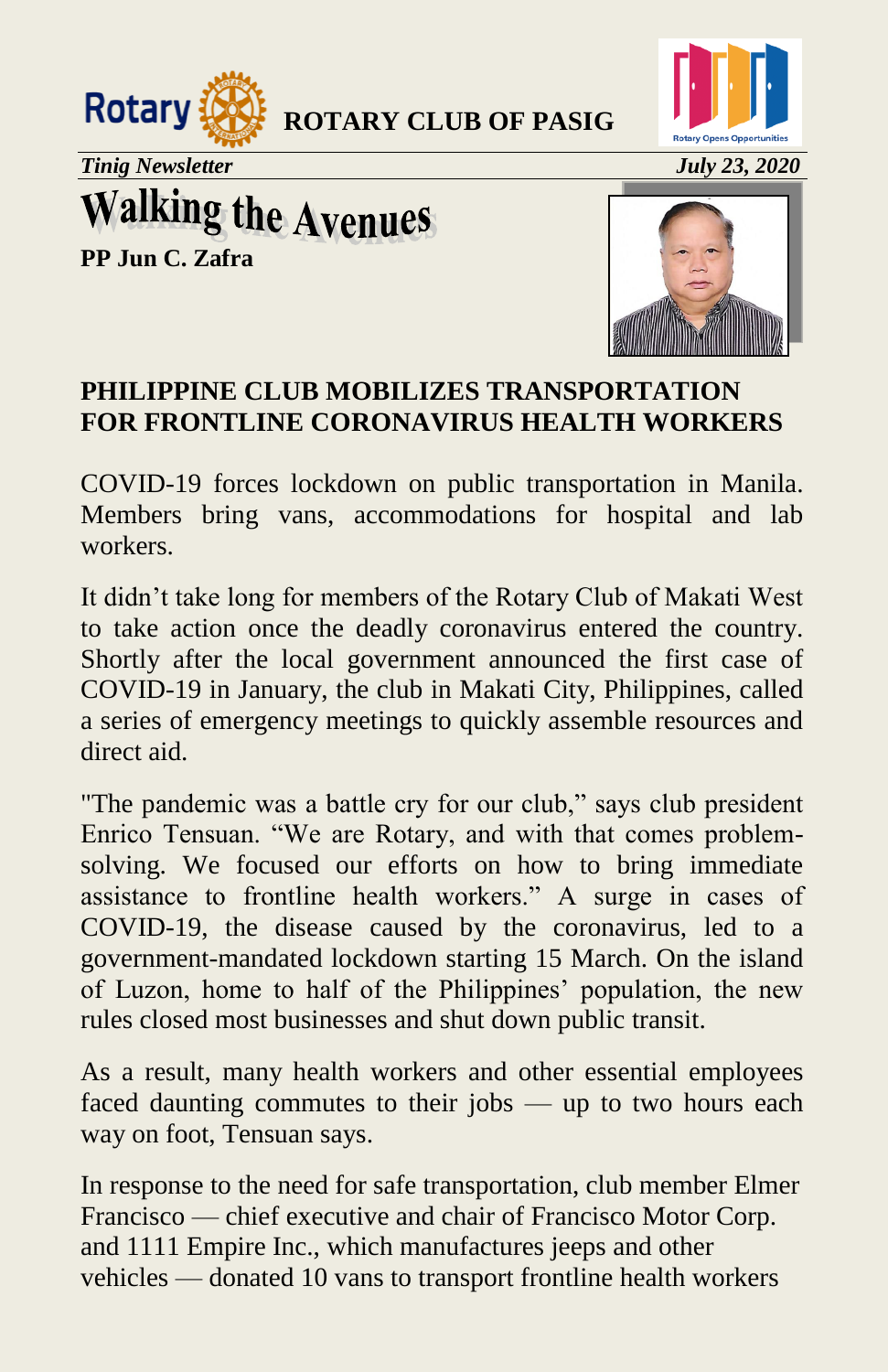



*Tinig Newsletter July 23, 2020* 

#### **Walking the Avenues PP Jun C. Zafra**

*Continuation 1.* 

to hospitals in and around Makati and the capital city, Manila. Francisco coordinated with officials at the Department of Transportation to obtain permits to operate the fleet and plan the most convenient routes for riders.

Since March, the vans, which carry up to 30 passengers each, have operated 24 hours each day from four designated pickup spots and local hospitals, including the Philippine General Hospital, one of the country's biggest health care facilities.

The club paid for the fuel, and members handed out snacks to exhausted passengers. In addition, the initiative paid the salaries of 17 drivers, all of whom had temporarily lost their public utility jobs because of the transit shutdown. The club expects the project to operate at least until the end of May.

―The dedication of these frontline workers and our drivers is aweinspiring," Francisco says. "Walking two hours each way is simply unforgiving. They are already risking their lives fighting COVID-19. This was necessary to keeping them safe."

Helping lab employees shelter near work Members of the Makati West club also worked to provide lodging for medical professionals. They helped secure 30 days of accommodations at area motels for nearly 50 lab technicians and workers at the Research Institute for Tropical Medicine, which conducts COVID-19 tests. The employees work long hours and the nearby facilities provide much-needed relief, Tensuan says.

The club planned to pay for the rooms, but local officials, inspired by the club's actions, funded the workers' monthlong stay. Members prepared bags of toiletries and snacks for institute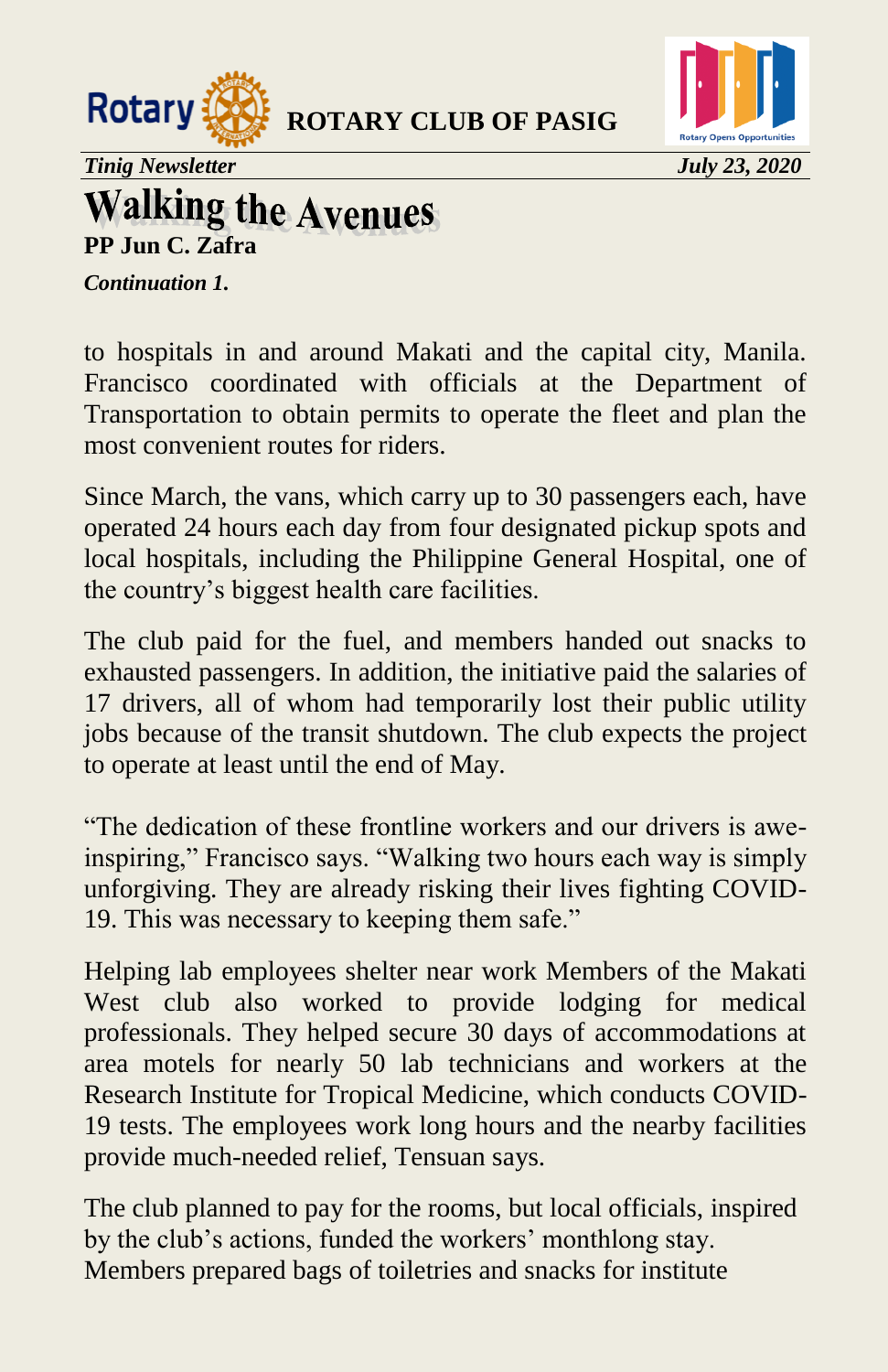



*Tinig Newsletter July 23, 2020* 

# **Walking the Avenues**

*Continuation 3.* 

workers and motel employees. "They were small bags with just a few things, but they brought big smiles. At times like this, even the smallest of gestures can make a big difference," Tensuan says.

The club also raised funds for Fashion for Frontliners, an effort by a group of fashion designers in the Philippines who have produced thousands of items of much-needed personal protection equipment (PPE) for hospital workers. And club members have donated thousands of dollars' worth of PPE, including masks, gloves, and gowns, using Francisco's fleet of vehicles to deliver the equipment to hospitals. Tensuan, who leases properties, personally donated three laundry machines to the Philippine General Hospital so that workers can wash their clothes and PPE.

"I'm proud of how our club responded so far," Tensuan says. "But we have a long way to go. We will use our club's resources for as long as the virus is a threat."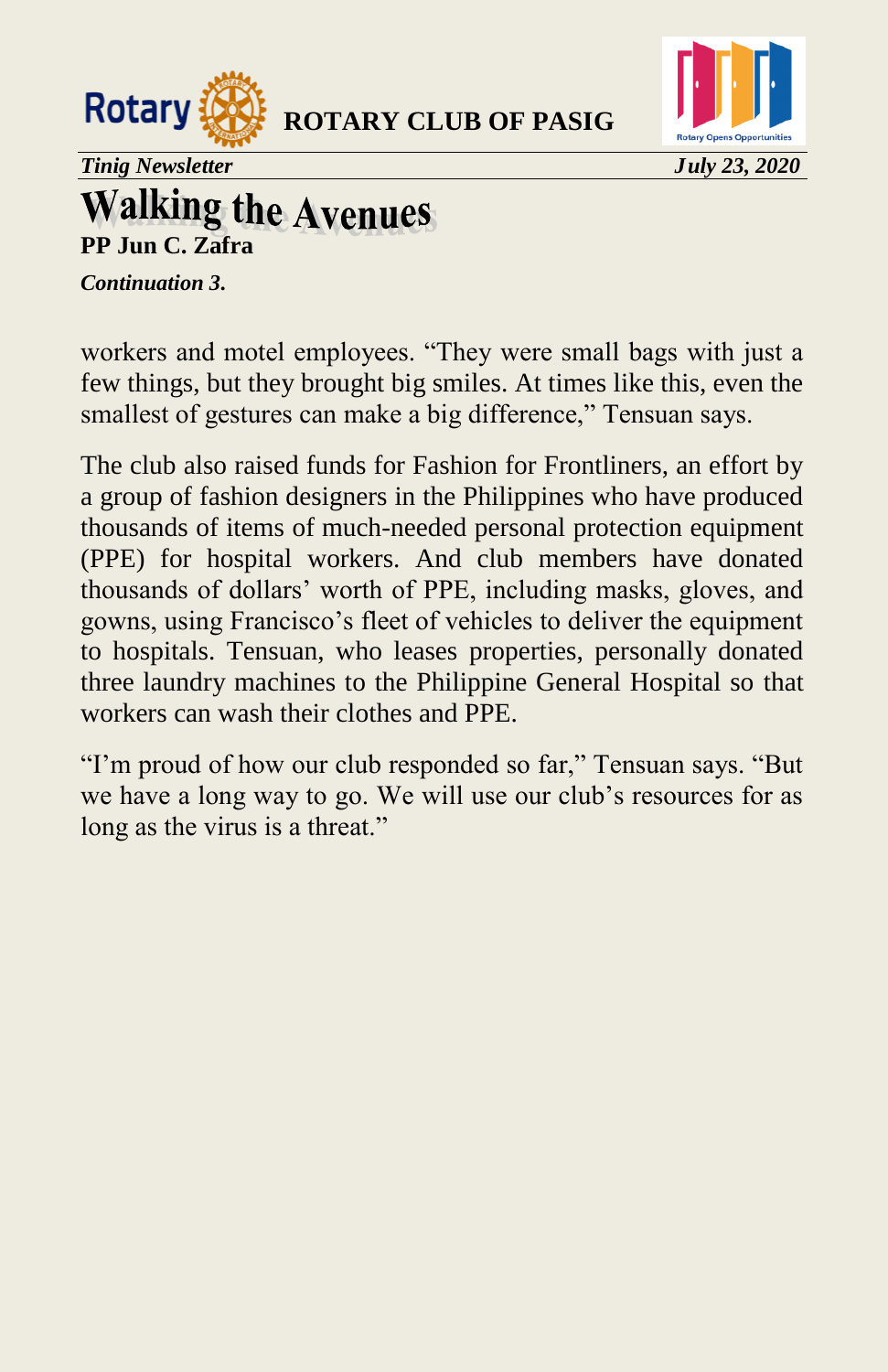



## **Tinig Tidbits**

**By: PP Peter M. Javier** 



#### **VAGARIES OF THE ENGLISH LANGUAGE**

- 1. Wonder why the word Funeral starts with Fun?
- 2. Why isn't a Fireman called a Water-man?
- 3. How come Lipstick doesn't do what it says?
- 4. If money doesn't grow on trees, how come Banks have Branches?
- 5. If a Vegetarian eats vegetables, what does a Humanitarian eat?
- 6. How do you get off a non-stop Flight?
- 7. Why are goods sent by ship called Cargo and those sent by truck Shipment?
- 8. Why do we put cups in the Dishwasher and the dishes in the Cupboard?
- 9. Why do doctors 'practice' medicine? Are they having practice at the cost of the patients?
- 10. Why is it called "Rush Hour" when traffic moves at its slowest then?
- 11. How come Noses run and Feet smell?
- 12. Why do they call it a TV 'set' when there is only one?

13. What are you vacating when you go on a vacation?

We can never find the answers, can we? So just enjoy the pun and fun of the English language.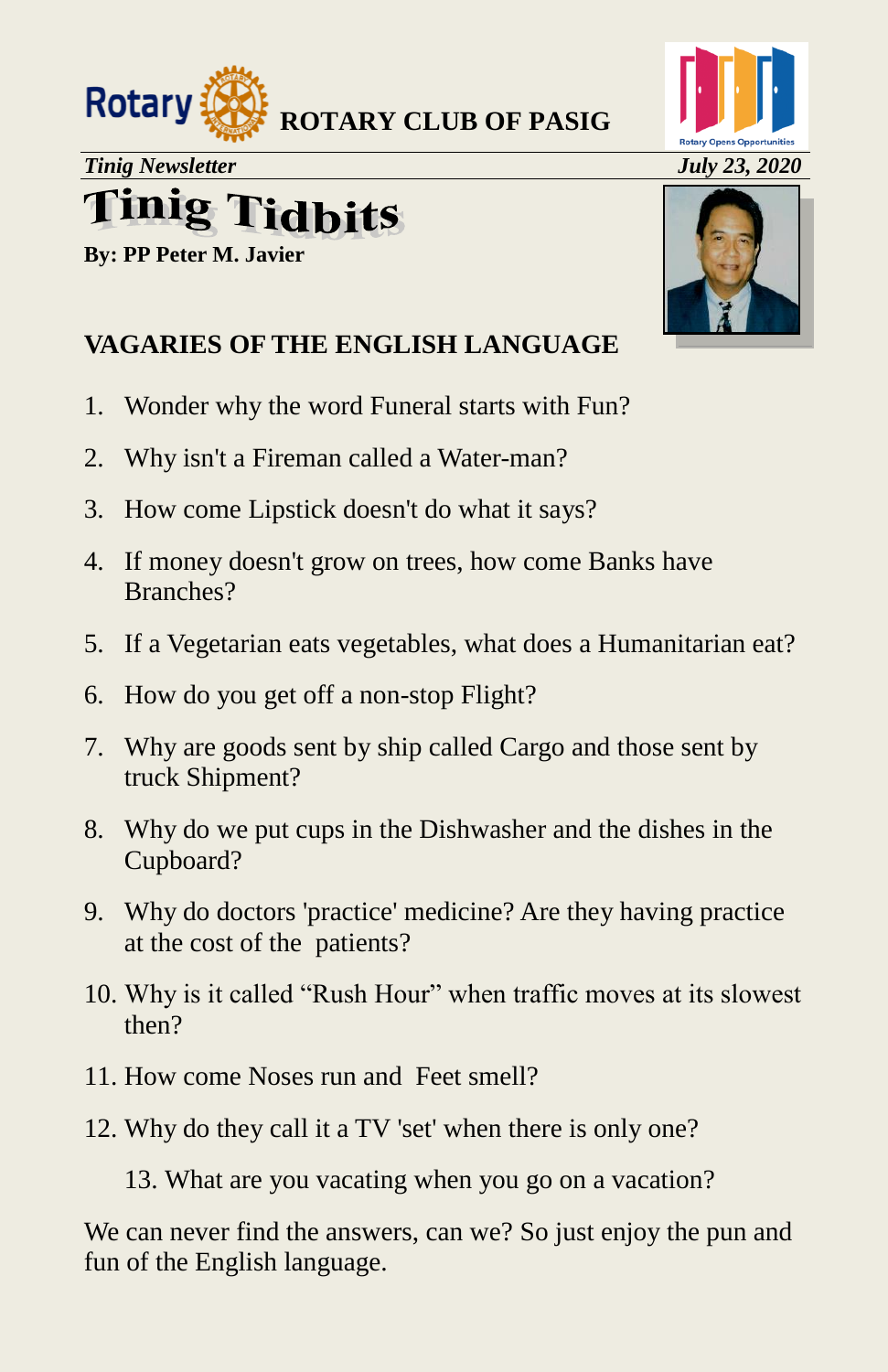



#### *PANGKAT MEMBERS FOR RY 2020 – 2021*

- **1. Pres. RJ Ermita Leader 1. Rel Gomez Leader**
- 
- 3. Ner Laino 3. Toti Buhain
- 
- 5. Rene Bocaya 5. Raj Cordova
- 6. Celso Ylagan 6. Vic Aquino
- 7. Sonny Samson 7. James Porter
- 
- 9. Arjan Ramnani 9. Alex Lacson
- 10. Marlo Guillano 10. Ping Tan
- 11. Manfred Guangko 11. Pal Bolivar
- 12. Leo Barbo

#### *PANGKAT NO. 2 PANGKAT NO. 5*

- **1. John Javier Leader 1. Jun Zafra Leader**
- 
- 3. Peping Mabanta 3. Ray Armas
- 
- 5. Nick de Guzman 5. Dennis Albano
- 
- 
- 
- 9. Raffy Garcia III 9. Vic Lim
- 10. Ramy Garcia IV 10. Nick Guzman
- 11. Garrick Ang 11 Tito Henson
- 12. Ferd Rivera

- 
- 2. Bong Paloma Co-Leader 2. Adolf Aran Co-Leader
- 3. Wowie Benitez 3. Ike Ona
- 
- 
- 
- 7. Nesty Carolina 7. Edison Go
- 8. Esto Lichauco 8. Flor de Pano
- 
- 
- 

#### *PANGKAT NO. 1 PANGKAT NO. 4*

- 
- 2. Tony Diaz Co-Leader 2. Ed Evangelista Co-Leader
	-
- 4. Jing Jose 4. Bert Albano
	-
	-
	-
- 8. Philip Yoon 8. Chito Bernardo
	-
	-
	-

- 
- 2. Nicky Ty –Co-Leader 2. Jecko Santos Co-Leader
	-
- 4. Ogie Lim 4. Bebert Lacuna
	-
- 6. Vico Sotto 6. Totoy Bartolome
- 7. Sonny Rivera 7. Arnel Estaniel
- 8. Ben Baniel 8. Hermie Orbe
	-
	-
	-

#### *PANGKAT NO. 3 PANGKAT NO. 6*

- **1. Ed Lucero Leader 1. Bart Ronquillo Leader**
	-
	-
- 4. Noel Go 4. Kell Ortega
- 5. Conrad Cuesta 5. Benny de Guzman
- 6. Louie Orosa 6. Albert Mendiola
	-
	-
- 9. Rhett Ermita 9. Topax Colayco
- 10. Peter Javier 10. Roman Romulo
- 11. Sammy Lazo 11. Chony Gimenez
	- 12. Jess Acantilado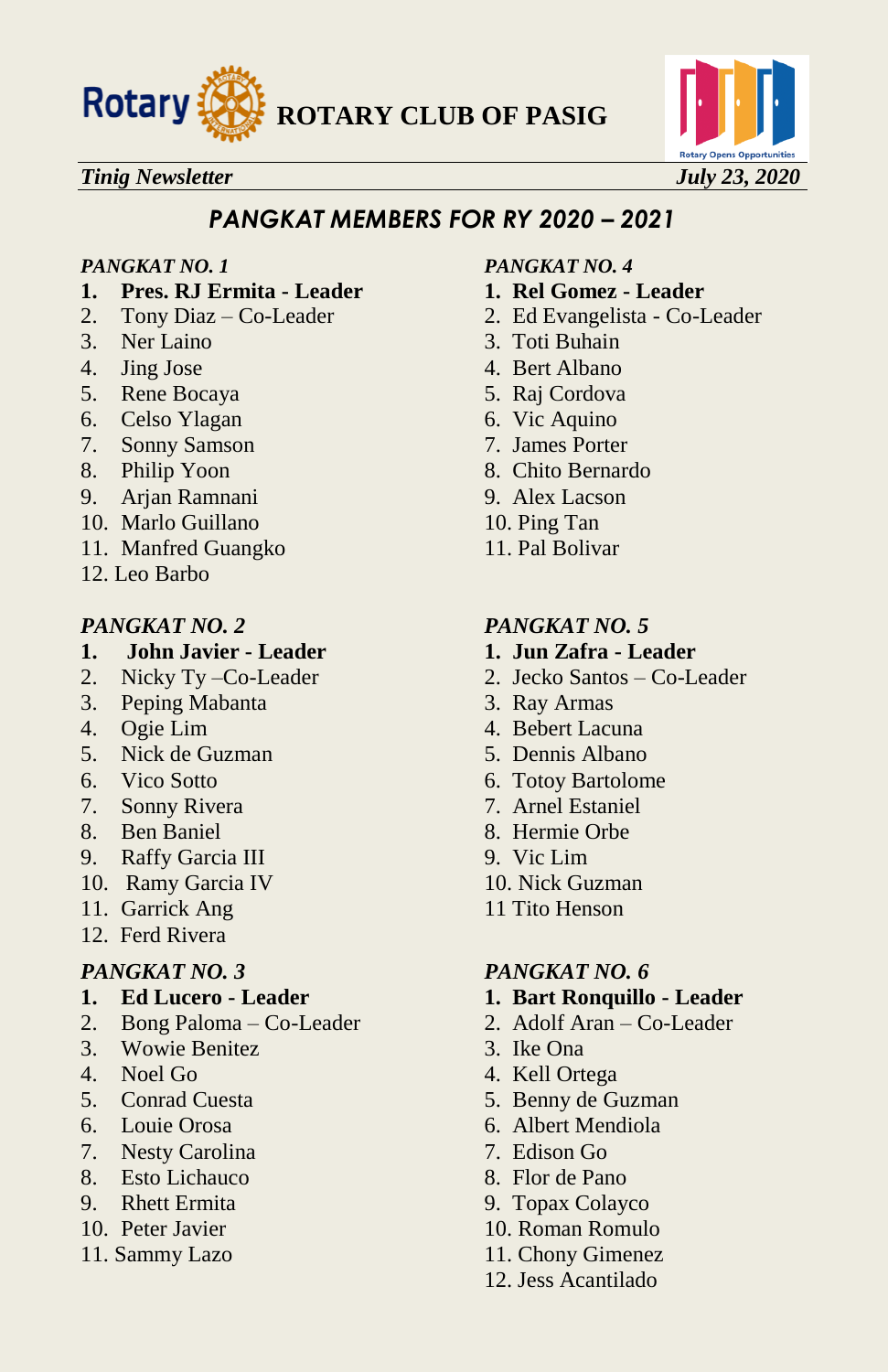



### *DECLARATION OF ROTARIANS IN BUSINESS AND PROFESSIONS*

#### *As a Rotarian engaged in a business or profession, I am expected to:*

- 1. Consider my vocation to be another opportunity to serve;
- 2. Be faithful to the letter and to the spirit of the ethical codes of my vocation, to the laws of my country, and to the moral standards of my community;
- 3. Do all in my power to dignify my vocation and to promote the highest ethical standards in my chosen vocation;
- 4. Be fair to my employer, employees, associates, competitors, customers, the public and all those with whom I have a business or professional relationship;
- 5. Recognize the honor and respect due to all occupations which are useful to society;
- 6. Offer my vocational talents: to provide opportunities for young people, to work for the relief of the special needs of others, and to improve the quality of life in my community;
- 7. Adhere to honesty in my advertising and in all representations to the public concerning my business or professions;
- 8. Neither seek from nor grant to a fellow Rotarian a privilege or advantage not normally accorded others in a business or professional relationship.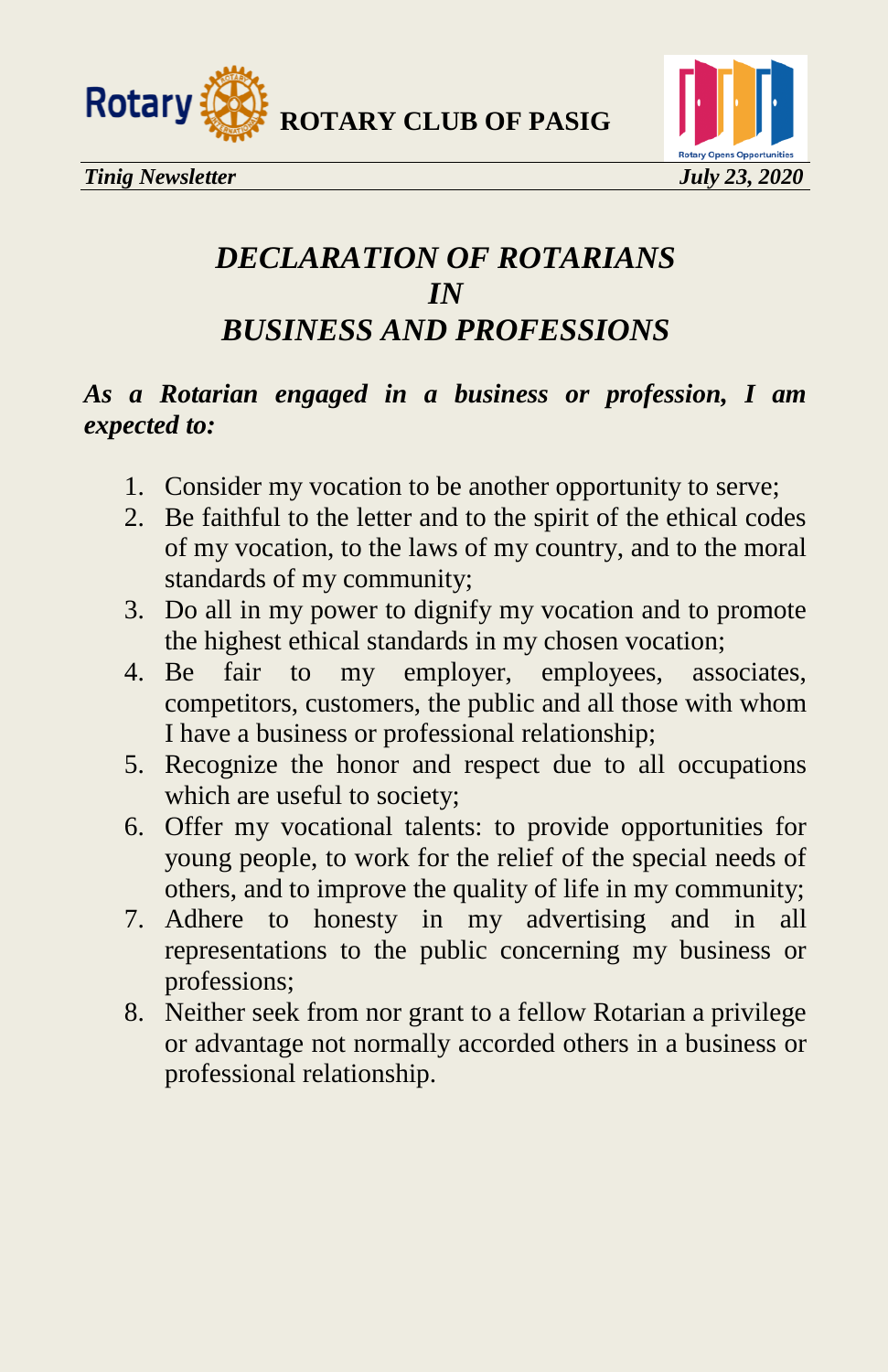



### *ROTARY CODE OF CONDUCT*

### *As a Rotarian, I will*

- 1. Exemplify the core value of integrity in all behaviors and activities
- 2. Use my vocational experience and talents to serve in Rotary
- 3. Conduct all of my personal, business, and professional affairs ethically, encouraging and fostering high ethical standards as an example to others
- 4. Be fair in all dealings with others and treat them with the respect due to them as fellow human beings
- 5. Promote recognition and respect for all occupations which are useful to society
- 6. Offer my vocational talents: to provide opportunities for young people, to work for the relief of the special needs of others, and to improve the quality of life in my community
- 7. Honor the trust that Rotary and fellow Rotarians provide and not do anything that will bring dis-favor or reflect adversely on Rotary or fellow Rotarians
- 8. Not seek from a fellow Rotarian a privilege or advantage not normally accorded others in a business or professional relationship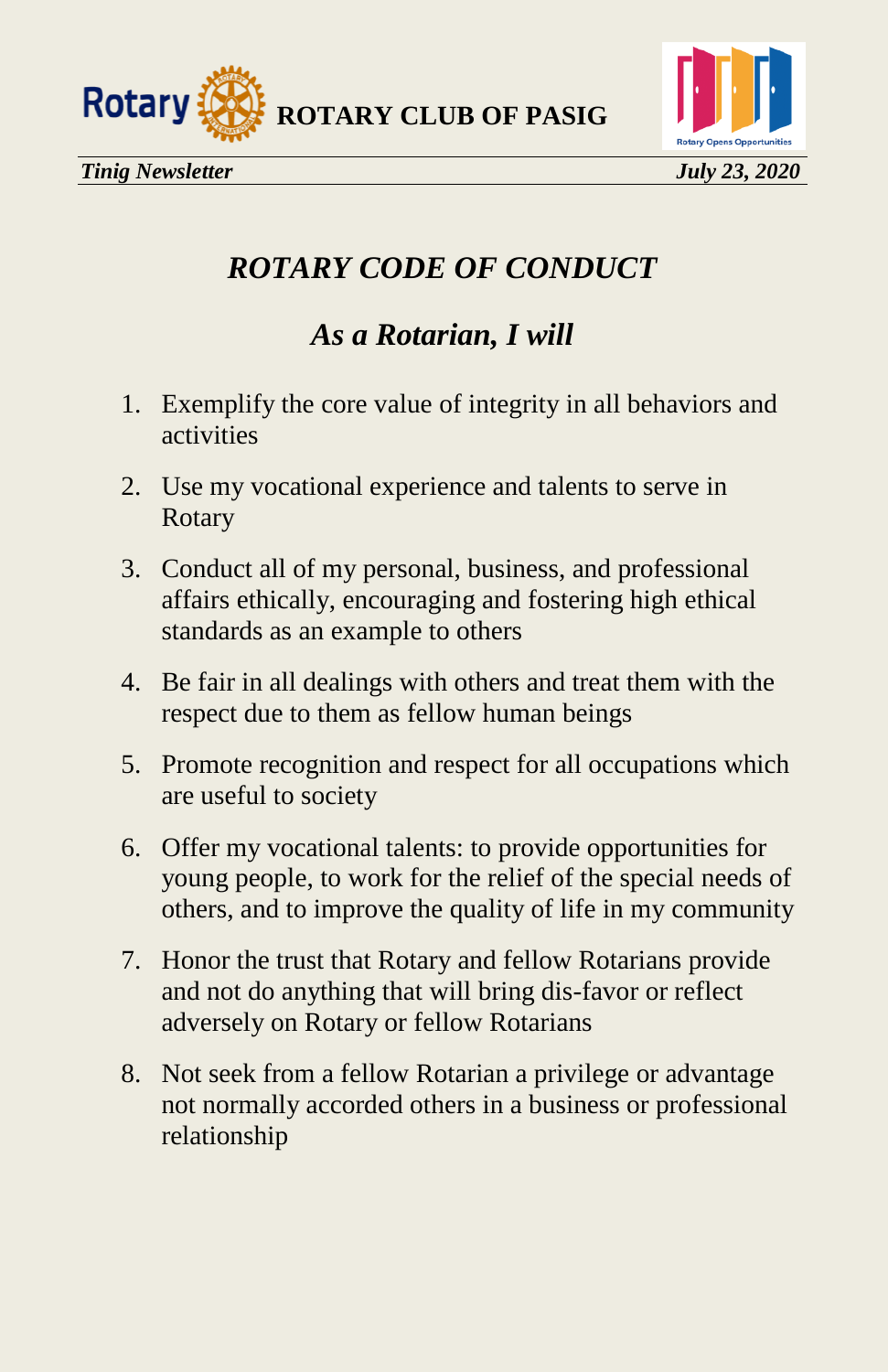



## **Officers and Directors**

**ROTARY CLUB OF PASIG (RY 2020-2021)**

**President** Renato Carlos "RJ" H. Ermita, Jr. Vice President/PE Roberto "Bart" C. Ronquillo **Club Secretary** PP Peter John "John" U. Javier **Treasurer** Rtn. James Philip Roland V. Porter

**DIRECTOR:** 

**Advisers:**  HOF/PP Rhett Ermita Rtn. Ike Ona

**Club Administration** PP Rogelio "Ogie" S. P. Lim **Membership** PP Aurelio "Rel" L. Gomez **Public Relations** Rtn. Garrick "Garrick" L. Ang **Service Community** Rtn. Francisco "Sonny" D.C. Rivera **The Rotary Foundation** PP Marcelo "Jun" C. Zafra, Jr. **Youth Service** PP Roy Eduardo "Ed" T. Lucero **Ex-Officio IPP Nick "Nick" C. Guzman**